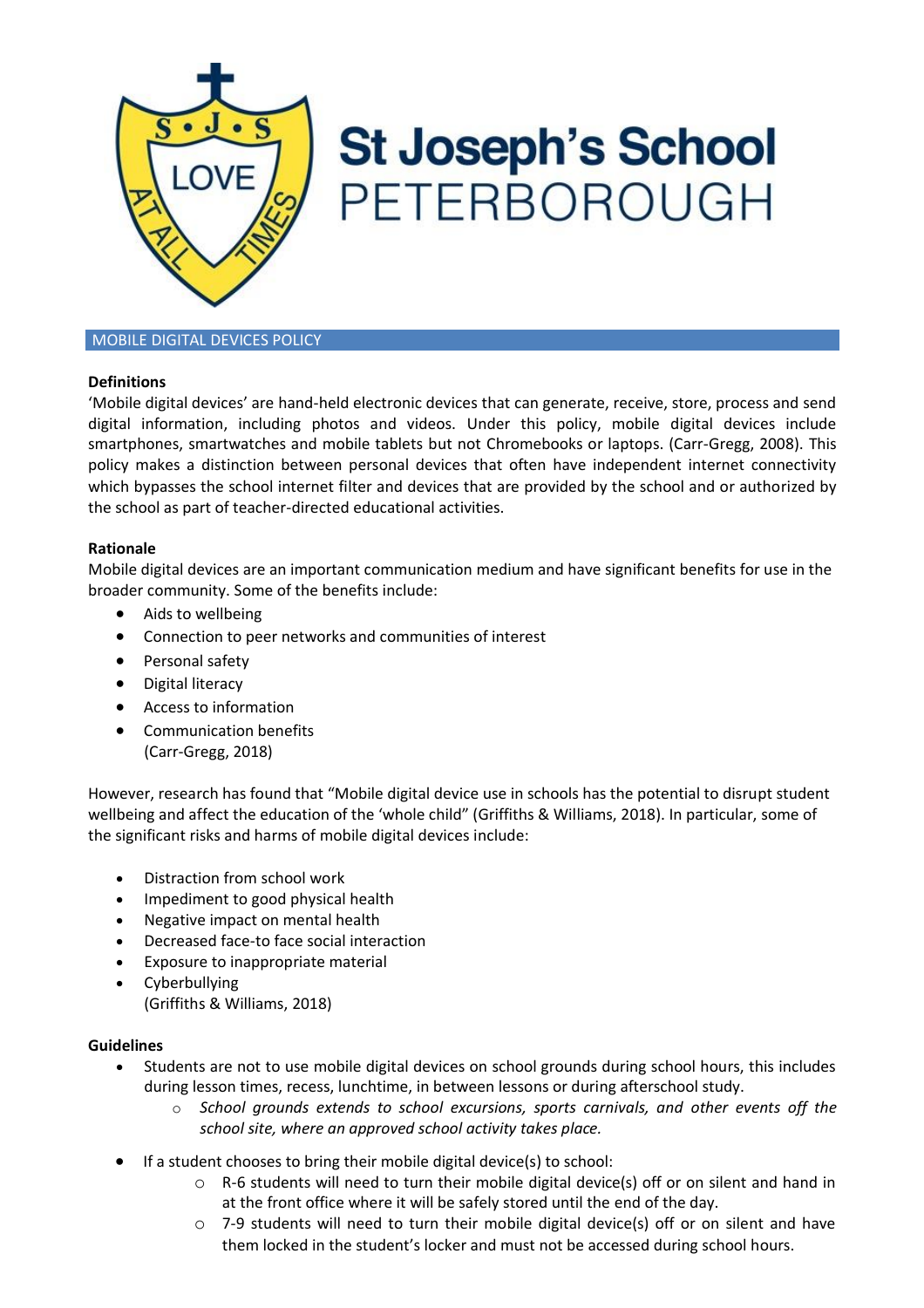- Mobile digital devices are brought to St Joseph's School at the owner's own risk. No liability will be accepted by the School in the event of loss, theft or damage of the mobile digital device.
- Students are discouraged from using their mobile digital devices whilst walking or riding to and from the School. There are significant safety risks associated with walking and riding whilst texting, messaging, being on the internet or listening to music with earbuds or headphones
- Students are reminded that when mobile digital devices are used outside of school hours they must be used in a manner consistent with the School's Anti-Bullying & Harassment, Behaviour Education and Personal Responsibility and Intervention, Computer & Internet and Learning Technologies policies.
- Normally, a parent should not communicate with their child during school hours. In the event of an emergency, parents are requested to contact the School Front office, advise them of the nature of the emergency and staff members will facilitate communications with their child. Parents should be aware that calls or messages to their child's mobile device will not be accessed until the end of the school day.

## **Procedure**

- o Students who choose to use their mobile digital devices for any reason will first be issued with a warning. Teacher will record the breach of procedure on SEQTA.
- o Students who choose to use their mobile digital devices for any reason on a second occasion within a calendar year will have their device confiscated. It will be stored safely in the front office and will be able to be collected by a parent/caregiver at the end of the day. Teacher will record the breach of procedure on SEQTA
- o Students who choose to use their mobile digital devices for any reason on more than two occasions will have their phone confiscated. It will be stored safely in the front office and will be able to be collected by a parent/caregiver at the end of the day. If the student is in R-6 the parents will be informed that the child is no longer permitted to bring the device to school. If the student is in 7-9 they will no longer be permitted to leave their device in their locker and will instead need to hand their device in to the front office at the start of each day. They can then collect it again at the end of the day.
- o Any further breaches of these expectations by 7-9 students will result in the device no longer being permitted at school.
- $\circ$  Exemptions to this policy for medical purposes maybe given after direct negotiation between parent/carer and the Principal.

## **Responsibilities**

#### **Students**

o Are expected to follow the guidelines outlined above.

#### **All Staff**

- o Model appropriate behaviour at all times;
- $\circ$  It is expected that staff mobile phones are either switched off or on silent during meetings, school functions and lessons, so there is minimal distraction to others.
- $\circ$  When in a supervisory capacity, it is inappropriate for staff to engage in personal communication other than in an emergency.

#### **Teaching Staff**

- o Ensure all students are provided with ICT Agreements, that they understand them, and that they understand the will face consequences in the event they misuse ICT equipment and devices;
- o Deal with all reported and observed incidents of inappropriate mobile digital device use in accordance with this policy; and